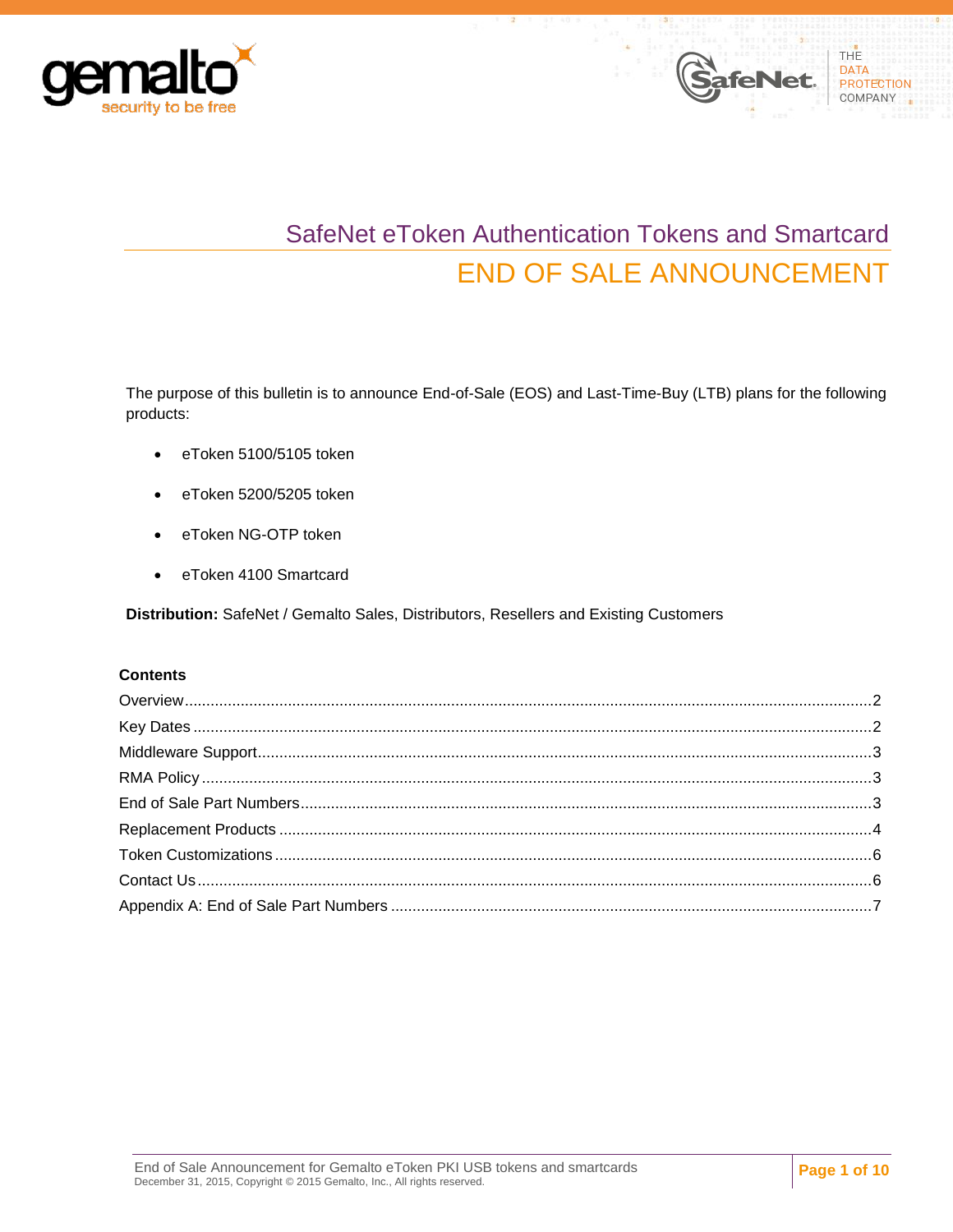



### <span id="page-1-0"></span>**Overview**

The purpose of this bulletin is to announce End-of-Sale (EOS) and Last-Time-Buy (LTB) plans for the following products:

- eToken 5100/5105 token
- eToken 5200/5205 token
- eToken NG-OTP token
- eToken 4100 Smartcard

Gemalto is committed to providing our customers with the most advanced authentication technologies. As part of our ongoing investments in our product portfolio, Gemalto will transition the products listed above to the replacement products outlined in this document and detailed in the ["Replacement Products"](#page-2-3) section.

Gemalto has developed a plan to ensure current customers a smooth transition in upgrading to the latest available Gemalto technology. If you have questions about this transition that are not addressed in this document, please contact your local account manager for more information.

### <span id="page-1-1"></span>Key Dates

The following are key dates in the End of Sale process:

| <b>Milestone</b>    | <b>Date</b>   | <b>Comment</b>                                                                                            |
|---------------------|---------------|-----------------------------------------------------------------------------------------------------------|
| LAST-TIME-BUY (LTB) | June 29, 2016 |                                                                                                           |
| END-OF-SALES (EOS)  | June 30, 2016 | Due to the limited availability of hardware<br>components, Gemalto will fulfill LTB<br>orders as follows: |
|                     |               | • Gemalto will make every effort to fulfill<br>all orders placed during the LTB period.                   |
|                     |               | • Orders placed during the LTB period<br>will be processed on a first-come first-<br>served basis         |
|                     |               | • Orders will not be accepted after the<br>LTB end date                                                   |
| END-OF-LIFE (EOL)   | June 30, 2017 |                                                                                                           |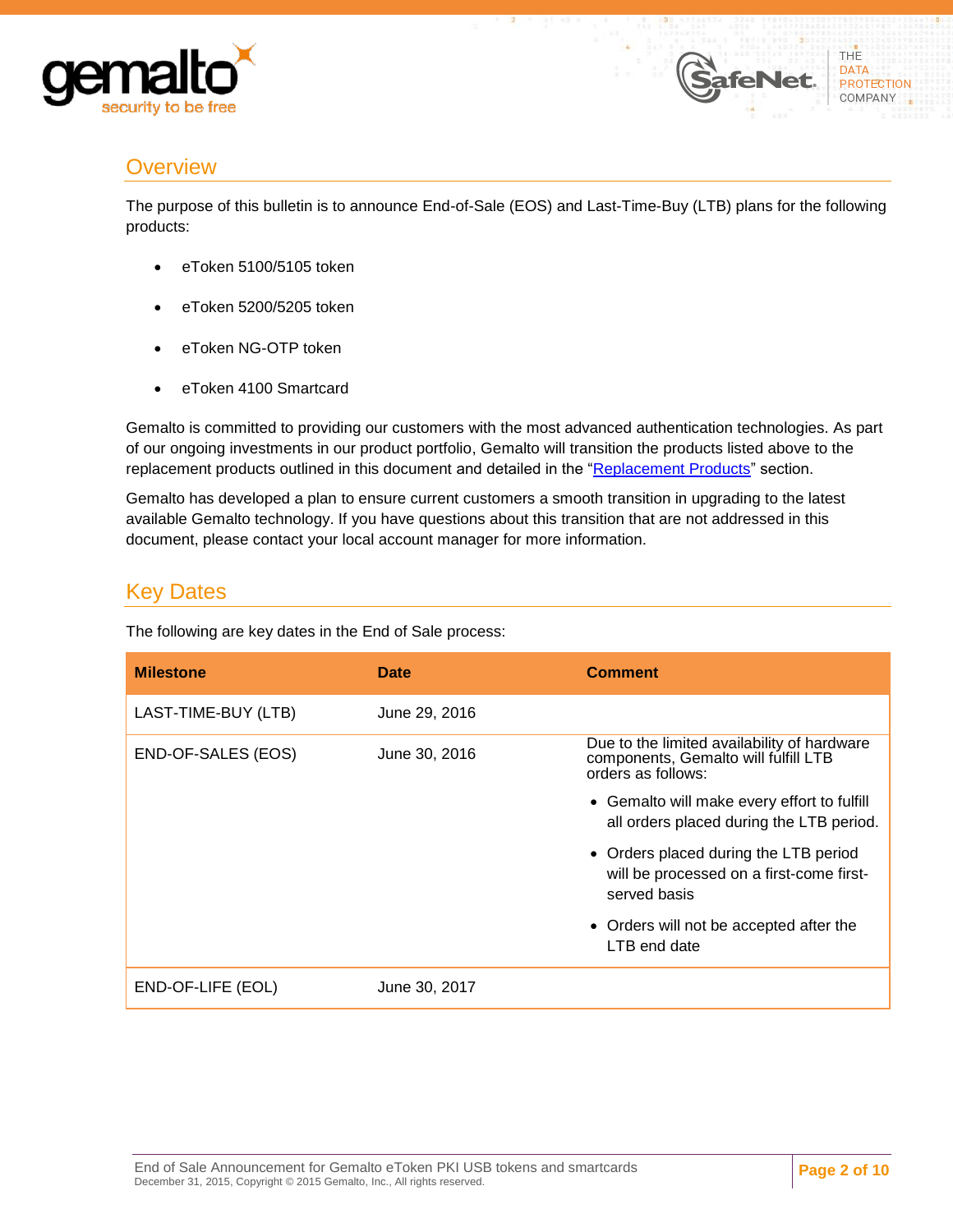



## <span id="page-2-0"></span>Middleware Support

New releases of SafeNet Authentication Client will continue to support hardware tokens that have been declared End of Sale for three years from the token EOS date. After this three year period, EOS tokens will continue to be fully supported on the previous middleware version for another 12 months and for the next 12 months after the full support ends will receive Good Faith support.

## <span id="page-2-1"></span>RMA Policy

RMA & hardware replacements after the Last-Time-Buy (LTB) will be with replacement product. RMAs for products under warranty will be offered only if components are reasonably available. Hardware replacements where deemed appropriate after the Last-Time-Buy (LTB) will be with replacement products. Gemalto will continue to provide email support to the extent reasonably practicable without providing product releases and quality updates, and Gemalto provides no guarantee that a problem with the said product can or will be resolved. Gemalto will not guarantee Failure Analysis (FA) and Corrective Action (CA) reports on these products. Gemalto will review each unit returned on a case by case basis and determine what type of FA / CA is justified given the age and condition of the product.

## <span id="page-2-2"></span>End of Sale Part Numbers

<span id="page-2-3"></span>A full list of end of sale part numbers is available [HERE](#page-6-0)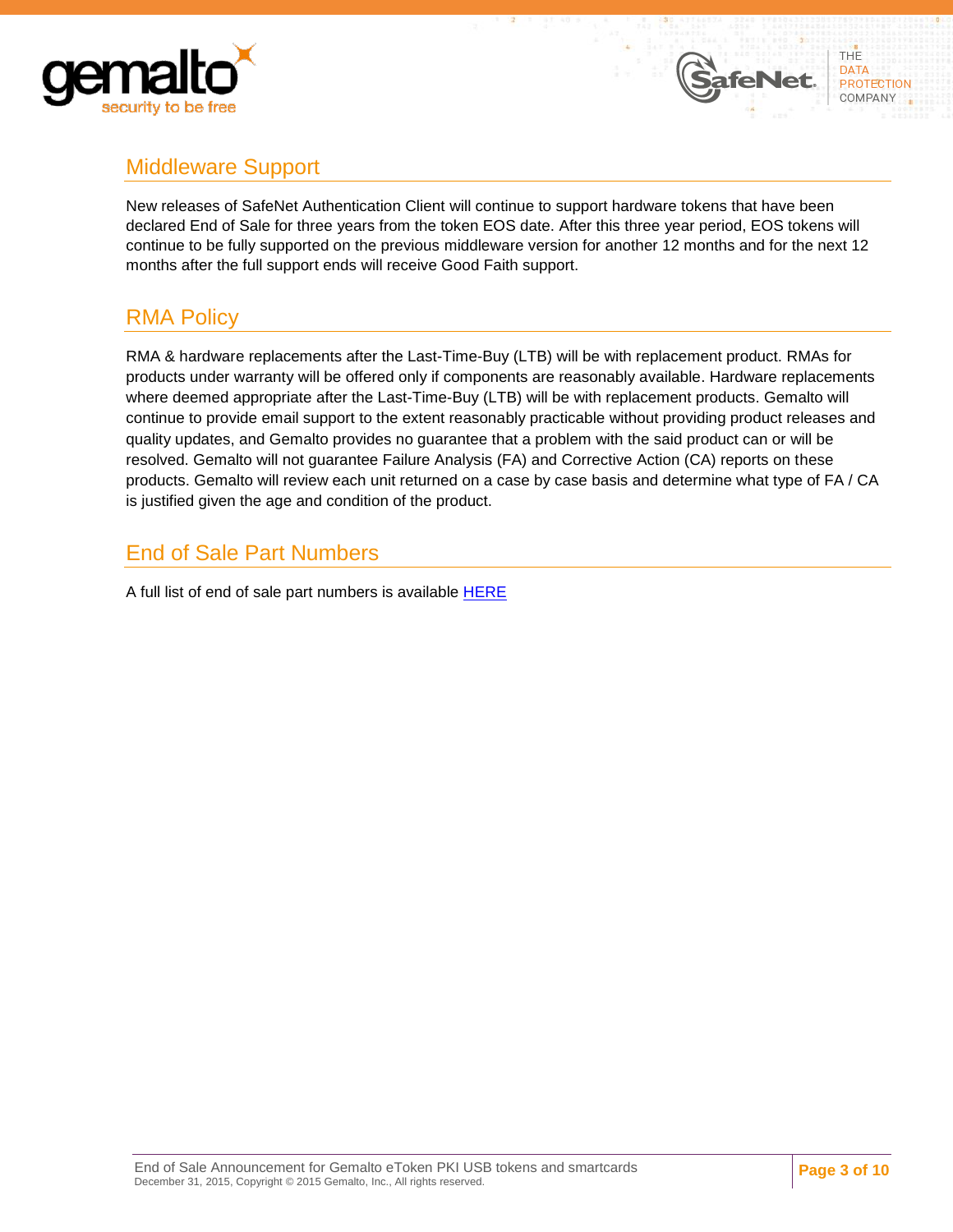



# <span id="page-3-0"></span>Replacement Products

Gemalto is offering the following possible replacement products for the products that are being announced End of Sale (EOS).

Y.

| <b>EOS Product</b>       | Replacement<br><b>Product</b>                           | <b>Availability</b>    | <b>Supported</b><br><b>Middleware</b>                                                       | <b>Supported Management</b><br><b>Platform</b>                                                      |
|--------------------------|---------------------------------------------------------|------------------------|---------------------------------------------------------------------------------------------|-----------------------------------------------------------------------------------------------------|
| eToken<br>5100/5105      | SafeNet eToken<br>5110                                  | Available              | <b>SafeNet Authentication</b><br>Client                                                     | <b>SafeNet Authentication</b><br><b>Manager</b>                                                     |
| eToken<br>5200/5205      | SafeNet eToken<br>5110                                  | Available              | SafeNet Authentication<br>Client                                                            | SafeNet Authentication<br>Manager                                                                   |
| eToken 4100              | SafeNet Prime MD<br>(formerly ID Prime<br>MD)           | Available              | <b>SafeNet Authentication</b><br>Client will support<br>SafeNet Prime MD as<br>of June 2016 | <b>SafeNet Authentication</b><br>Manager will support<br>SafeNet Prime MD as of<br><b>June 2016</b> |
| eToken NG-<br><b>OTP</b> | SafeNet eToken<br>5110<br>SafeNet eToken<br><b>PASS</b> | Available<br>Available | SafeNet Authentication<br>Client                                                            | SafeNet Authentication<br>Manager                                                                   |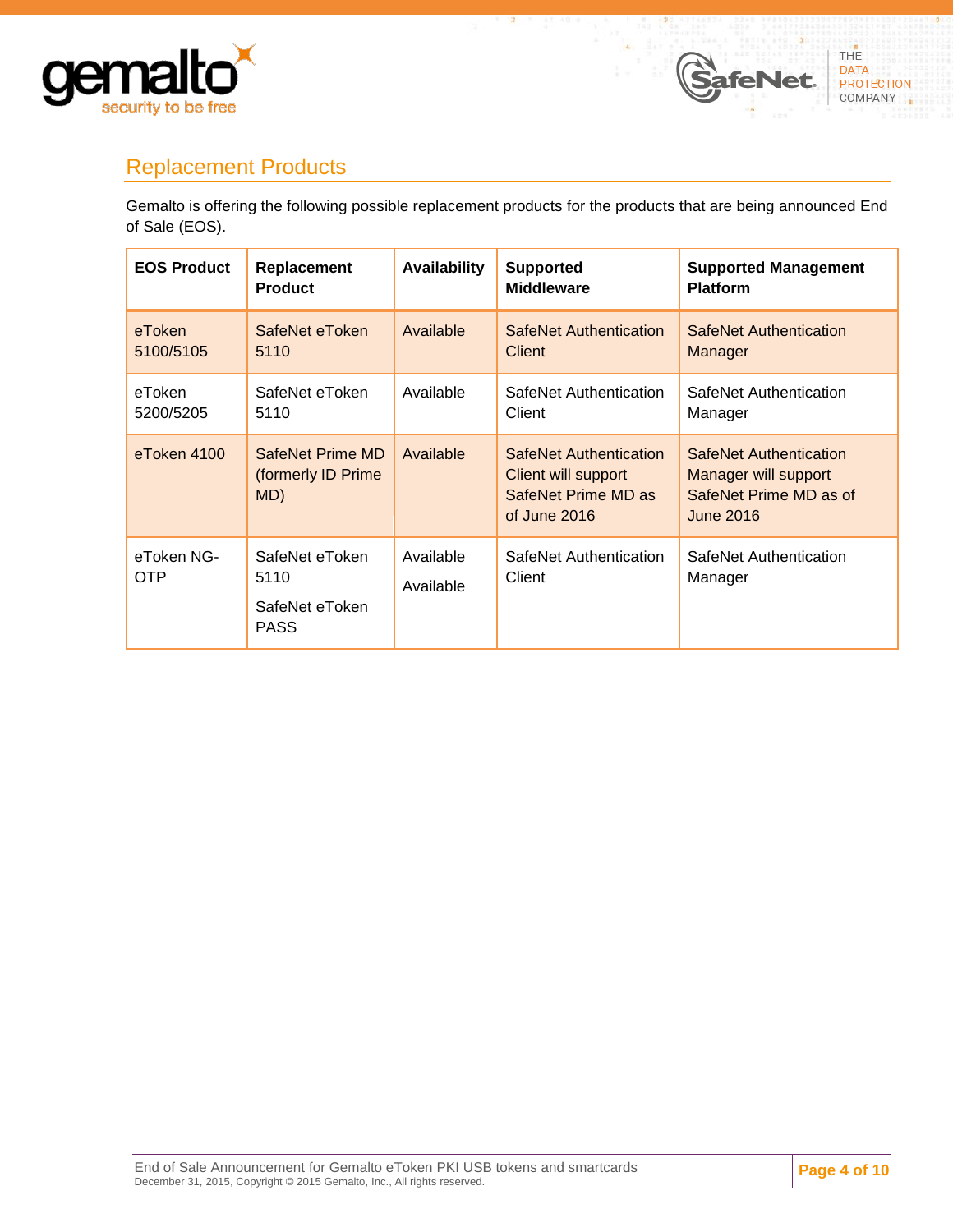



### **Replacemement Products: Technical Specifications**

#### **SafeNet eToken 5110 Specifications**

| Supported operating systems           | Windows Server 2003/R2, Windows Server 2008/R2, Windows 7,<br>Windows XP/Vista, Mac OS, Linux, Windows 8, Windows 10 |
|---------------------------------------|----------------------------------------------------------------------------------------------------------------------|
| <b>API &amp; Standards Support</b>    | PKCS#11, Microsoft CAPI, PC/SC, X.509 v3 certificate storage, SSL v3,<br>IPSec/IKE, MS minidriver, CNG               |
| <b>Memory Size</b>                    | <b>80K</b>                                                                                                           |
| <b>On-Board Security Algorithms</b>   | RSA 1024-bit / 2048-bit, 3DES (Triple DES), SHA1, SHA256, ECC p.<br>256, p.384, AES 128/192/256 bit                  |
| <b>Security Certifications</b>        | FIPS 140-2 level 3(SC chip and OS)                                                                                   |
| <b>Dimensions</b>                     | 5110 - 16.4mm*8.5mm*40.2mm                                                                                           |
| <b>ISO Specification Support</b>      | Support for ISO 7816-1 to 4 specifications                                                                           |
| <b>Operating Temperature</b>          | 0°C to 70°C (32°F to 158°F)                                                                                          |
| <b>Storage Temperature</b>            | -40°C to 85°C (-40°F to 185°F)                                                                                       |
| <b>Humidity Rating</b>                | 0-100% without condensation                                                                                          |
| <b>Water Resistance Certification</b> | IP X7 - IEC 60529                                                                                                    |
| <b>USB Connector</b>                  | USB type A; supports USB 1.1 and 2.0 (full speed and high speed)                                                     |
| Casing                                | Hard molded plastic, tamper evident                                                                                  |
| <b>Memory Data Retention</b>          | At least 10 years                                                                                                    |
| <b>Memory Cell Rewrites</b>           | At least 500,000                                                                                                     |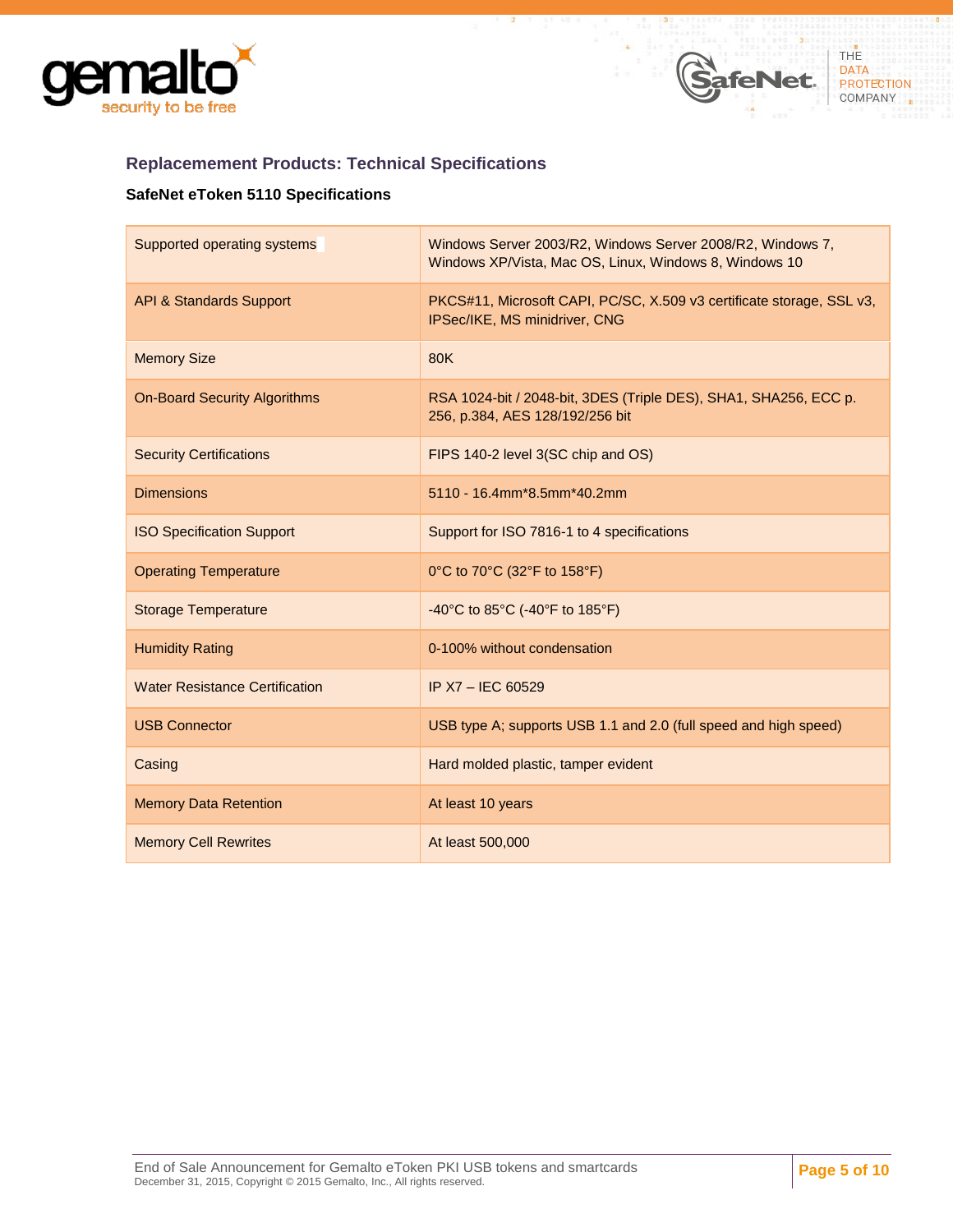



#### **SafeNet Prime MD 830 Specifications**

| <b>Memory</b>               | <b>IDPrime MD memory allows the storage of up to 15 RSA or Elliptic curve key containers</b><br>(depending on the card profile)                                                                                                                                                                                                                                                            |
|-----------------------------|--------------------------------------------------------------------------------------------------------------------------------------------------------------------------------------------------------------------------------------------------------------------------------------------------------------------------------------------------------------------------------------------|
| <b>Standards</b>            | BaseCSP Minidriver v7 (IDGo 800 Minidriver) PKCS#11 v2.20 (IDGo 800 libraries)                                                                                                                                                                                                                                                                                                             |
| Cryptographic algos         | Symmetric: 3DES (ECB, CBC), AES (128, 192, 256 bits) Hash: SHA-1, SHA-256, SHA-<br>384, SHA-512. RSA: up to RSA 2048 bits (and optionally up to 4096 bits) RSA OAEP &<br>RSA PSS Elliptic curves: P-256, P-384, P-521 bits, ECDSA, ECDH On-card<br>asymmetric key pair generation (RSA up to RSA2048 & Elliptic curves)                                                                    |
| Communication protocols     | $T=0$ , $T=1$ , PPS, with baud up to 230 Kbps                                                                                                                                                                                                                                                                                                                                              |
| Other features              | Onboard PIN Policy Multi-PIN support (including a dedicated IDGo 800 Credential<br>Provider)                                                                                                                                                                                                                                                                                               |
| <b>Chip Characteristics</b> |                                                                                                                                                                                                                                                                                                                                                                                            |
| <b>Technology</b>           | Embedded crypto engine for symmetric and asymmetric cryptography                                                                                                                                                                                                                                                                                                                           |
| Lifetime                    | Minimum 500,000 write/erase cycles Data retention for minimum 25 years                                                                                                                                                                                                                                                                                                                     |
| Certification               | CC EAL5+                                                                                                                                                                                                                                                                                                                                                                                   |
| <b>Security</b>             | The IDPrime MD smart cards include multiple hardware and software countermeasures<br>against various attacks: side channel attacks, invasive attacks, advanced fault attacks<br>and other types of attacks. The IDPrime MD 840 is both CC EAL5+ / PP Javacard<br>certified for the java platform and CC EAL5+ / PP SSCD certified for the combination of<br>java platform plus PKI applet. |

#### **Replacement Products: Part Numbers and Pricing**

Pricing and part numbers for replacement products are published in the Identity Protection Price List.

### <span id="page-5-0"></span>Token Customizations

For ordering customized authenticators, customers will need to submit a new Customer Product Branding (CPB) form in order to adapt customizations to the replacement products listed above. Please consult your account manager for lead times for fulfillment of customized authenticators as well as for more details on ordering considerations for replacement products.

### <span id="page-5-1"></span>Contact Us

If you have additional questions or need help, please contact your local account manager or one of our regional offices. For more information go to: http://data-protection-updates.safenet-inc.com/.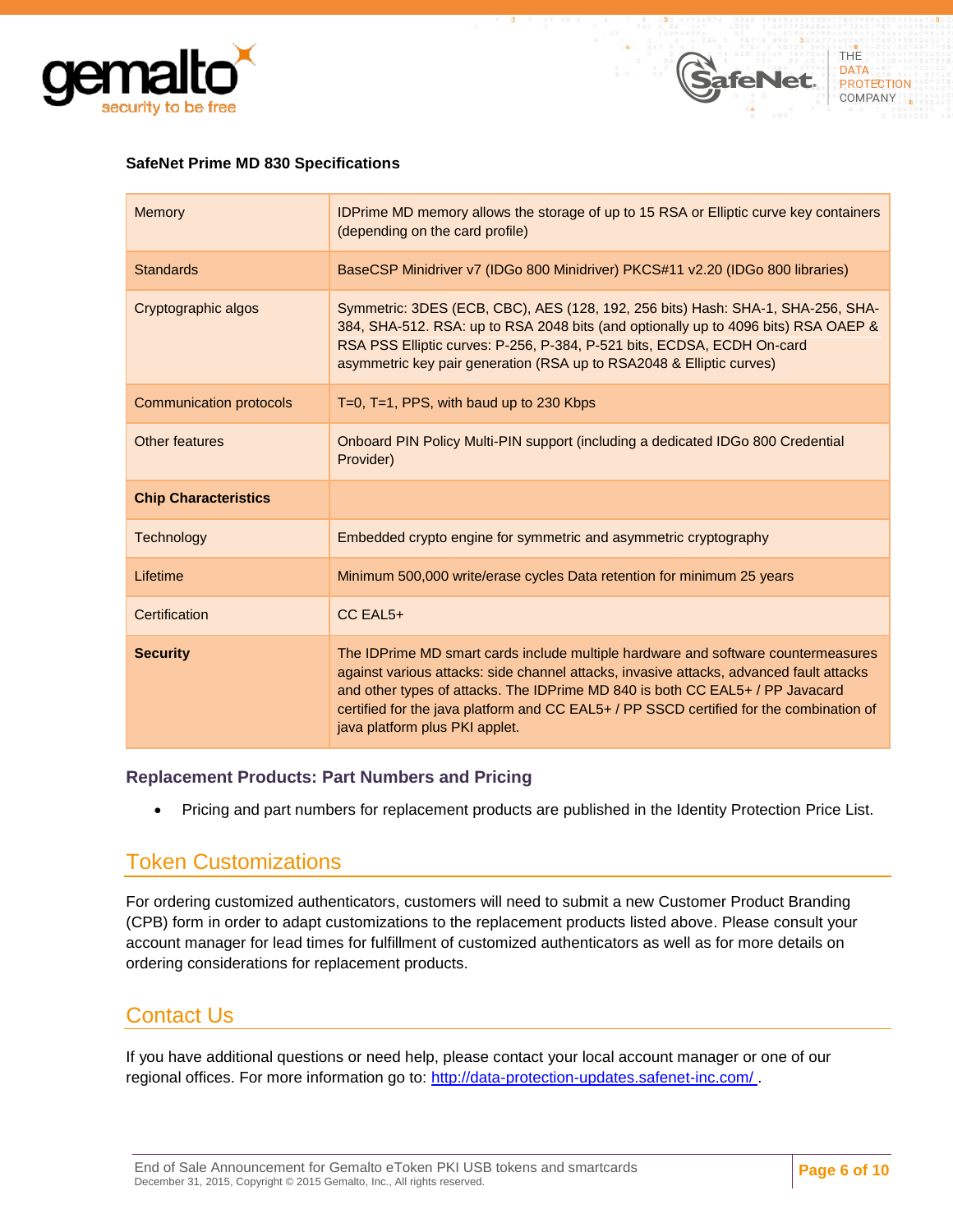

# <span id="page-6-0"></span>Appendix A: End of Sale Part Numbers

#### **eToken 5100**

| <b>Number</b>  | <b>Description</b>                                                        |
|----------------|---------------------------------------------------------------------------|
| 909-023347-002 | ETOKEN, SDK, 51xx, 4 TOKENS, DEFAULT                                      |
| 908-000243-001 | ETOKEN 5100, PACK OF 7 TOKENS - Customer Customized                       |
| 909-000190-001 | ETOKEN, SAFENET 5100, JAVA/72K - Customer Customized                      |
| 909-000207-001 | ETOKEN, SAFENET 5100, JAVA/72K - Customer Customized                      |
| 909-000210-001 | ETOKEN, SAFENET 5100, JAVA/72K - Customer Customized                      |
| 909-000217-001 | ETOKEN, SAFENET 5100, JAVA/72K - Customer Customized                      |
| 909-000219-001 | ETOKEN, SAFENET 5100, JAVA/72K - Customer Customized                      |
| 909-000234-001 | ETOKEN, SAFENET 5100, JAVA/72K - Customer Customized                      |
|                | ETOKEN, BUNDLE, RENTAL SUBSCRIPTION, SAFENET 5100, TOKEN + SAC, WITH PLUS |
| 909-000239-001 | <b>SUPPORT</b>                                                            |
| 909-000240-001 | ETOKEN, BUNDLE, SAFENET 5100, LOST/MISSING TOKENS REPLACEMENT             |
| 909-000245-001 | ETOKEN, SAFENET 5100, JAVA/72K - Customer Customized                      |
| 909-000253-001 | ETOKEN, SAFENET 5100, JAVA/72K, BLACK, DEFAULT ISD                        |
| 909-000258-001 | ETOKEN, SDK, 5100, FOR JAVA APPLET DEVELOPERS                             |
| 909-000265-001 | ETOKEN, SAFENET 5100, JAVA/72K - Customer Customized                      |
| 909-000297-001 | ETOKEN, SAFENET 5100, JAVA/72K - Customer Customized                      |
| 909-000309-001 | ETOKEN, SAFENET 5100, JAVA/72K - Customer Customized                      |
| 909-000352-001 | ETOKEN, SAFENET 5100, JAVA/72K - Customer Customized                      |
| 909-000367-001 | ETOKEN, SAFENET 5100, JAVA/72K - Customer Customized                      |
| 909-000370-001 | ETOKEN, SAFENET 5100, JAVA/72K, PLUG, BLACK BLANK, ID (HEX)               |
| 909-000376-001 | ETOKEN, SAFENET 5100, JAVA/72K - Customer Customized                      |
| 909-000377-001 | ETOKEN, SAFENET 5100, JAVA/72K - Customer Customized                      |
| 909-000378-001 | ETOKEN, SAFENET 5100, JAVA/72K - Customer Customized                      |
| 909-000384-001 | ETOKEN, SAFENET 5100, JAVA/72K - Customer Customized                      |
| 909-000388-001 | ETOKEN, SAFENET 5100, JAVA/72K - Customer Customized                      |
| 909-000395-001 | ETOKEN, SAFENET 5100, JAVA/72K - Customer Customized                      |
| 909-000409-001 | ETOKEN, SAFENET 5100, JAVA/72K, PLUG, GREEN, ID (HEX)                     |
| 909-000410-001 | ETOKEN, SAFENET 5100, JAVA/72K, PLUG, WHITE, ID (HEX)                     |
| 909-000412-001 | ETOKEN, SAFENET 5100, JAVA/72K - Customer Customized                      |
| 909-000412-002 | ETOKEN, SAFENET 5100, JAVA/72K - Customer Customized                      |
| 909-000413-001 | ETOKEN, SAFENET 5100, JAVA/72K - Customer Customized                      |
| 909-000413-002 | ETOKEN, SAFENET 5100, JAVA/72K - Customer Customized                      |
| 909-000414-001 | ETOKEN, SAFENET 5100, JAVA/72K - Customer Customized                      |
| 909-000420-001 | ETOKEN, SAFENET 5100, JAVA/72K - Customer Customized                      |
| 909-000425-001 | ETOKEN, SAFENET 5100, JAVA/72K - Customer Customized                      |
| 909-000429-001 | ETOKEN, SAFENET 5100, JAVA/72K - Customer Customized                      |
| 909-000433-001 | ETOKEN, SAFENET 5100, JAVA/72K - Customer Customized                      |
| 909-000438-001 | ETOKEN, SAFENET 5100, JAVA/72K - Customer Customized                      |
| 909-000455-001 | ETOKEN, SAFENET 5100, JAVA/72K - Customer Customized                      |
| 909-021989-002 | ETOKEN, SAFENET 5100, JAVA/72K, BLACK, ID (HEX)                           |
| 909-022341-002 | ETOKEN, SAFENET 5100, JAVA/72K, BLACK, ID (HEX), FIPS INITIALIZED         |
| 909-022342-002 | ETOKEN, SAFENET 5100, JAVA/72K, PLUG, BLACK, ID (HEX), FIPS L3            |
| 909-022343-002 | ETOKEN, SAFENET 5100, JAVA/72K, BLACK, ID (HEX), CC                       |
| 909-022855-002 | ETOKEN, PACK, STARTER, SAFENET 5100, 5 TOKENS                             |
| 909-023183-002 | ETOKEN, SAFENET 5100, JAVA/72K - Customer Customized                      |
| 909-023358-002 | ETOKEN, SAFENET 5100, JAVA/72K - Customer Customized                      |
| 909-023425-002 | ETOKEN, SAFENET 5100, JAVA/72K - Customer Customized                      |
| 909-023441-002 | ETOKEN, SAFENET 5100, JAVA/72K - Customer Customized                      |
| 909-023552-002 | ETOKEN, SAFENET 5100, JAVA/72K - Customer Customized                      |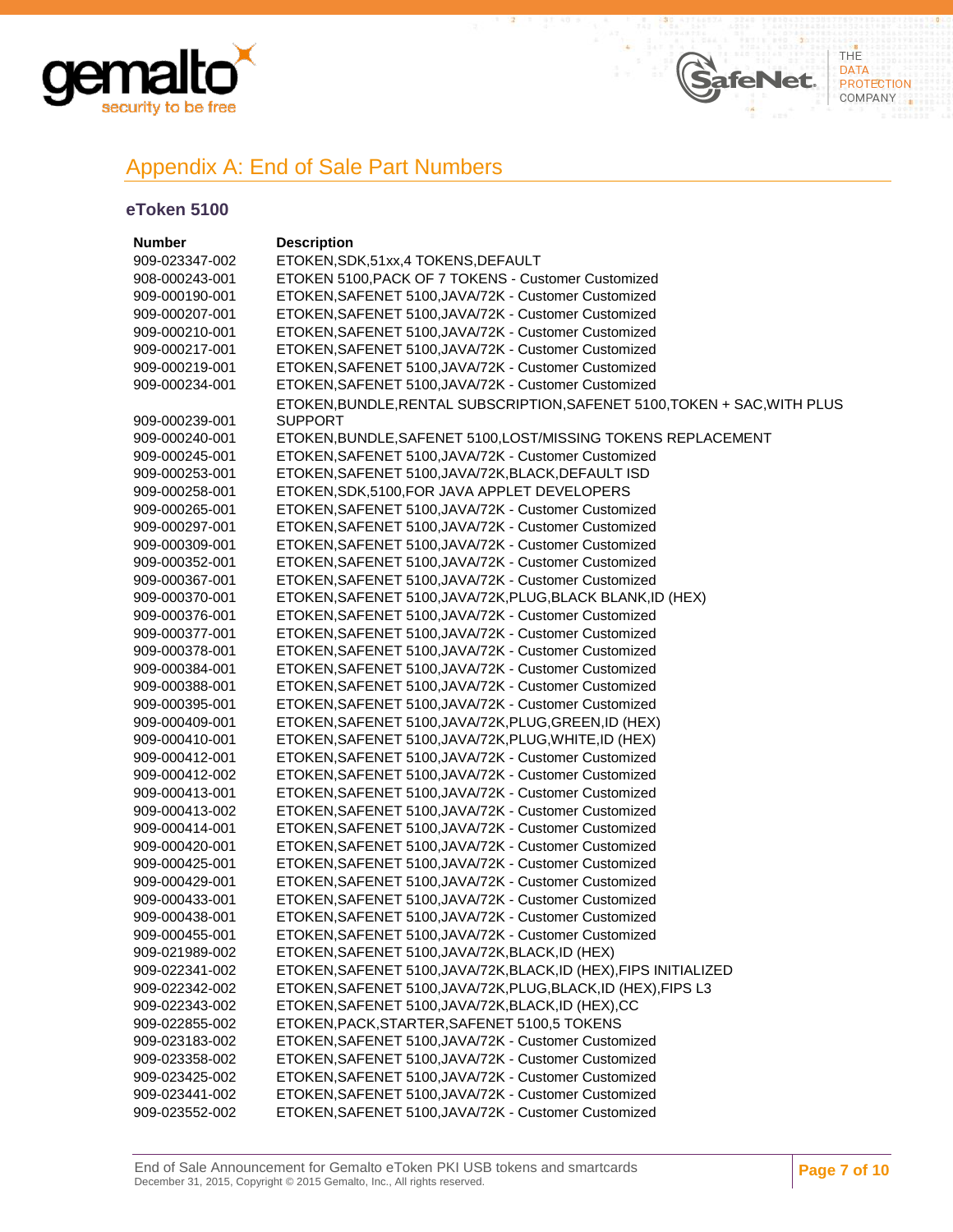



**DATA** PROTECTION COMPANY

909-023553-002 ETOKEN,SAFENET 5100,JAVA/72K - Customer Customized 909-023588-002 ETOKEN,SAFENET 5100,JAVA/72K - Customer Customized 909-023594-002 ETOKEN,SAFENET 5100,JAVA/72K - Customer Customized 909-023604-002 ETOKEN,SAFENET 5100,JAVA/72K - Customer Customized 909-023660-002 ETOKEN,SAFENET 5100,JAVA/72K - Customer Customized

#### **eToken 5105**

| <b>Number</b>  | <b>Description</b>                                                           |
|----------------|------------------------------------------------------------------------------|
| 909-000192-001 | ETOKEN, SAFENET 5105, JAVA/72K - Customer Customized                         |
| 909-000193-001 | ETOKEN, SAFENET 5105, JAVA/72K - Customer Customized                         |
| 909-000194-001 | ETOKEN, SAFENET 5105, JAVA/72K - Customer Customized                         |
| 909-000195-001 | ETOKEN, SAFENET 5105, JAVA/72K - Customer Customized                         |
| 909-000196-001 | ETOKEN, SAFENET 5105, JAVA/72K - Customer Customized                         |
| 909-000209-001 | ETOKEN, SAFENET 5105, JAVA/72K, PLUG, BLACK, EM4102, ID (HEX)                |
| 909-000236-001 | ETOKEN, SAFENET 5105, JAVA/72K - Customer Customized                         |
| 909-000262-001 | ETOKEN, SAFENET 5105, JAVA/72K, PLUG, BLACK, LEGIC, MIM256, ID (HEX)         |
| 909-000296-001 | ETOKEN, SAFENET 5105, JAVA/72K - Customer Customized                         |
| 909-000301-001 | ETOKEN, SAFENET 5105, JAVA/72K, PLUG, BLACK, LEGIC, MIM1024, ID (HEX)        |
| 909-000302-001 | ETOKEN, SAFENET 5105, JAVA/72K, PLUG, BLACK, MIFARE, DESFIRE EV1, ID (HEX)   |
| 909-000310-001 | ETOKEN, SAFENET 5105, JAVA/72K - Customer Customized                         |
| 909-021991-002 | ETOKEN, SAFENET 5105, JAVA/72K, PLUG, BLACK, ID (HEX)                        |
| 909-022344-002 | ETOKEN, SAFENET 5105, JAVA/72K, PLUG, BLACK, ID (HEX), FIPS INITIALIZED      |
| 909-022347-002 | ETOKEN, SAFENET 5105, JAVA/72K, PLUG, BLACK, ID (HEX), FIPS, LEVEL 3         |
| 909-022350-002 | ETOKEN, SAFENET 5105, JAVA/72K, PLUG, BLACK, ID (HEX), CC                    |
| 909-022856-002 | ETOKEN, PACK, STARTER, SAFENET 5105,5 TOKENS                                 |
| 909-023058-002 | ETOKEN, SAFENET 5105, JAVA/72K, PLUG, BLACK, MIFARE 4K, ID (HEX)             |
| 909-023290-002 | ETOKEN, SAFENET 5105, JAVA/72K - Customer Customized                         |
| 909-023353-002 | ETOKEN, SAFENET 5105, JAVA/72K - Customer Customized                         |
| 909-023457-002 | ETOKEN, SAFENET 5105, JAVA/72K, PLUG, BLACK, MIFARE 1K, ID (HEX)             |
| 909-023564-002 | ETOKEN, SAFENET 5105, JAVA/72K, PLUG, BLACK, MIFARE, DESFIRE, ID (HEX)       |
| 909-023607-002 | ETOKEN, SAFENET 5105, JAVA/72K, PLUG, BLACK, MIFARE, DESFIRE, ID (HEX), CC   |
|                | ETOKEN, SAFENET 5105, JAVA/72K, PLUG, BLACK, HITAG1 (125KHZ), ID (HEX), FIPS |
| 909-023652-002 | <b>INITIALIZED</b>                                                           |

#### **eToken 5200**

| <b>Number</b>  | <b>Description</b>                                                       |
|----------------|--------------------------------------------------------------------------|
| 909-000348-001 | ETOKEN, SAFENET 5200, JAVA/72K, PLUG, BLACK, BLANK, ID (HEX), (HID MODE) |
| 909-021990-002 | ETOKEN, SAFENET 5200, JAVA/72K, PLUG, BLACK, ID (HEX), (CDROM MODE)      |
| 909-022348-002 | ETOKEN, SAFENET 5200, JAVA/72K, PLUG, BLACK, ID (HEX), FIPS L3           |
| 909-022351-002 | ETOKEN, SAFENET 5200, JAVA/72K, PLUG, BLACK, ID (HEX), CC, (CDROM MODE)  |
| 909-022460-002 | ETOKEN, SAFENET 5200, JAVA/72K, PLUG, BLACK, ID (HEX), (HID MODE)        |
| 909-022535-002 | ETOKEN, SAFENET 5200, JAVA/72K, PLUG, BLACK, ID (HEX), CC, (HID MODE)    |
| 909-022857-002 | ETOKEN, PACK, STARTER, SAFENET 5200, 5 TOKENS                            |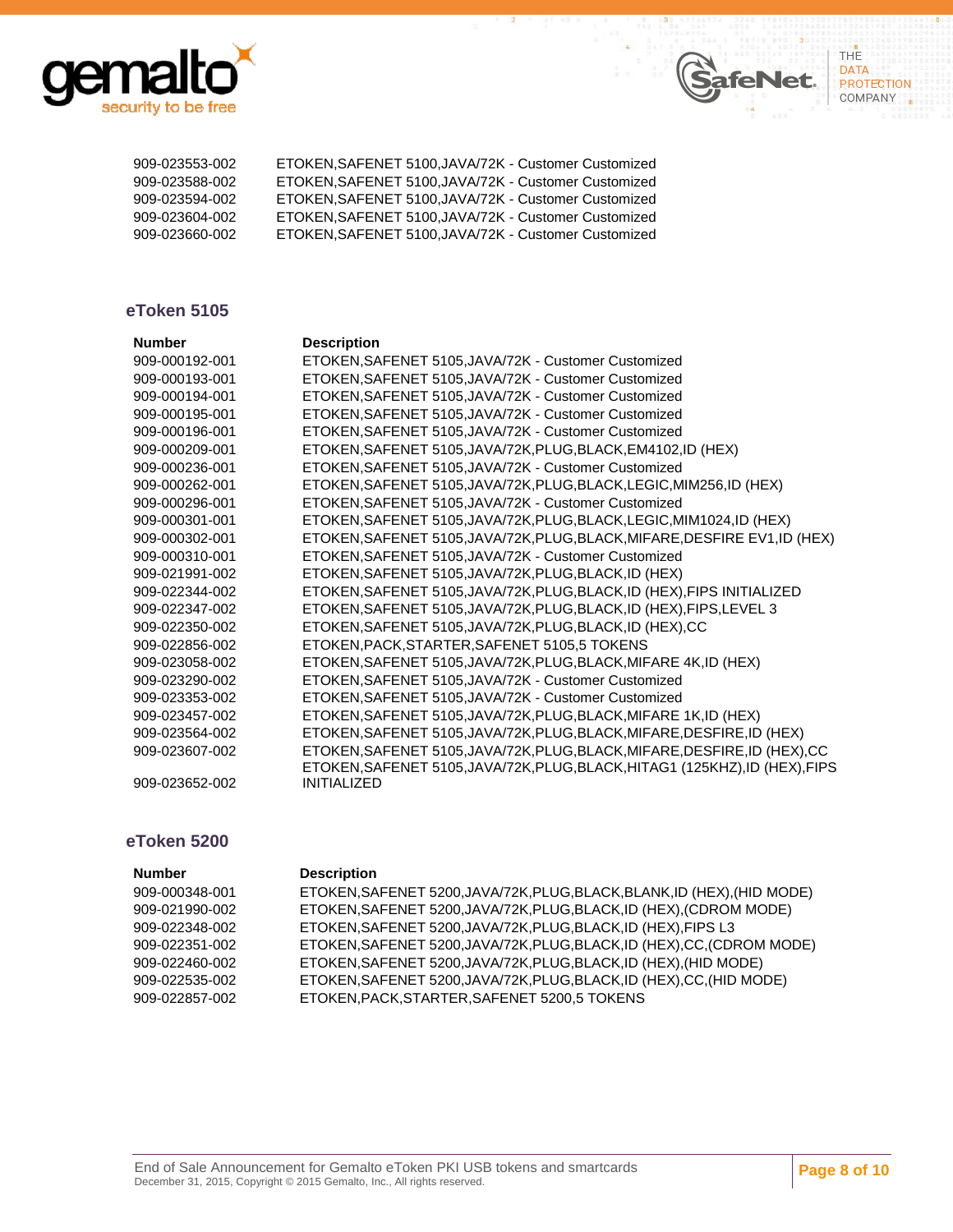



| <b>Number</b>  | <b>Description</b>                                                             |
|----------------|--------------------------------------------------------------------------------|
| 909-000320-001 | ETOKEN, SAFENET 5205, JAVA/72K - Customer Customized                           |
| 909-000350-001 | ETOKEN, SAFENET 5205, JAVA/72K, PLUG, BLACK, BLANK, ID (HEX), (HID MODE)       |
| 909-000442-001 | ETOKEN, SAFENET 5205, JAVA/72K - Customer Customized                           |
| 909-021992-002 | ETOKEN, SAFENET 5205, JAVA/72K, PLUG, BLACK, ID (HEX), (CDROM MODE)            |
| 909-022349-002 | ETOKEN, SAFENET 5205, JAVA/72K, PLUG, BLACK, ID (HEX), FIPS, LEVEL 3           |
| 909-022352-002 | ETOKEN, SAFENET 5205, JAVA/72K, PLUG, BLACK, ID (HEX), CC, (CDROM MODE)        |
| 909-022461-002 | ETOKEN, SAFENET 5205, JAVA/72K, PLUG, BLACK, ID (HEX), (HID MODE)              |
| 909-022534-002 | ETOKEN, SAFENET 5205, JAVA/72K, PLUG, BLACK, ID (HEX), CC, (HID MODE)          |
| 909-022858-002 | ETOKEN, PACK, STARTER, SAFENET 5205, 5 TOKENS                                  |
| 909-022920-002 | ETOKEN, SAFENET 5205, JAVA/72K - Customer Customized                           |
| 909-023273-002 | ETOKEN, SAFENET 5205, JAVA/72K, PLUG, BLACK, MIFARE 1K, ID (HEX), (CDROM MODE) |
| 909-023289-002 | ETOKEN, SAFENET 5205, JAVA/72K - Customer Customized                           |

SafeNet

THE

**DATA** PROTECTION<br>COMPANY

#### **eToken NG-OTP**

| <b>Number</b>  | <b>Description</b>                                                                          |
|----------------|---------------------------------------------------------------------------------------------|
| 909-000357-001 | ETOKEN, NG-OTP, JAVA/72K - Customer Customized                                              |
| 909-006980-002 | ETOKEN, NG-OTP, PROMO KIT                                                                   |
| 909-007778-002 | Kit, eToken NG-OTP Cap Blue Pantone 539C                                                    |
| 909-008897-002 | eToken Engraving - NG-OTP/FLASH - Setup Fee                                                 |
| 909-008898-002 | eToken Engraving - NG-OTP/FLASH - Per Unit                                                  |
| 909-010149-003 | ETOKEN, NG-OTP, JAVA/72K - Customer Customized                                              |
| 909-010664-002 | OTP AUTHENTICATOR, CUSTOMIZED PROGRAMMING SERVICE FEE                                       |
|                | ETOKEN, NG-OTP, JAVA/72K, FW3.0.7, APPLET 1.2.9, PLUG, BLUE 539C, MIFARE 1K, ID (HEX)       |
| 909-012271-003 | (Mask9)                                                                                     |
| 909-012893-002 | SAFEWORD, BUNDLE, PREMIERACCESS, NG-OTP, JAVA, DEFAULT                                      |
| 909-012905-002 | SAFEWORD, BUNDLE, SAFEWORD 2008, NG-OTP, JAVA, RMA WARRANTY REPLACEMENT                     |
|                | SAFEWORD, BUNDLE, PREMIERACCESS, NG-OTP, JAVA, DEFAULT, RMA WARRANTY                        |
| 909-012907-002 | <b>REPLACEMENT</b>                                                                          |
| 909-020282-003 | ETOKEN, NG-OTP, JAVA/72K, FW3.0.7, APPLET 1.2.9, PLUG, BLUE 539C, DEFAULT ISD (Mask9)       |
| 909-020418-002 | ETOKEN, PACK, STARTER, OTP, NG-OTP, 5 TOKENS                                                |
|                | ETOKEN, NG-OTP, JAVA/72K, FW3.0.7, APPLET 1.2.9, PLUG, BLUE 539C, HITAG1 (125KHz), ID       |
| 909-020732-003 | (HEX) (Mask9)                                                                               |
| 909-021053-003 | ETOKEN, NG-OTP, JAVA/72K - Customer Customized                                              |
| 909-021056-003 | ETOKEN, NG-OTP, JAVA/72K - Customer Customized                                              |
|                | ETOKEN, NG-OTP, JAVA/72K, FW3.0.7, APPLET 1.2.9, PLUG, BLUE 539C, EM4102 (125KHz), ID       |
| 909-021286-003 | (HEX) (Mask9)                                                                               |
|                | ETOKEN, NG-OTP, JAVA/72K, FW3.0.7, APPLET 1.2.9, PLUG, BLUE 539C, ID (HEX), FIPS INITIALIZE |
| 909-021369-003 | (Mask9)                                                                                     |
|                | ETOKEN, NG-OTP, JAVA/72K, FW3.0.7, APPLET 1.2.9, PLUG, BLUE 539C, LEGIC MIM256, ID (HEX)    |
| 909-021441-003 | (Mask9)                                                                                     |
| 909-022154-003 | ETOKEN, NG-OTP, JAVA/72K - Customer Customized                                              |
| 909-022217-003 | ETOKEN, NG-OTP, JAVA/72K, FW3.0.7, APPLET 1.2.9, PLUG, BLUE 539C, ID (HEX) (Mask9)          |
| 909-022524-003 | ETOKEN, NG-OTP, JAVA/72K - Customer Customized                                              |
|                | ETOKEN, NG-OTP, JAVA/72K, FW3.0.7, APPLET 1.2.9, PLUG, BLUE 539C, LEGIC MIM1024, ID (HEX)   |
| 909-023081-003 | (Mask9)                                                                                     |
| 909-023561-002 | ETOKEN, NG-OTP, JAVA/72K, FW3.0.7, APPLET 1.2.9, PLUG, BLUE 539C, ID (HEX), CC (Mask9)      |
|                | ETOKEN, NG-OTP, JAVA/72K, FW3.0.7, APPLET 1.2.9, PLUG, BLUE 539C, MIFARE, DESFIRE EV1       |
| 909-023605-003 | $(4K)$ , ID $(HEX)$ (Mask9)                                                                 |
| 909-023664-003 | ETOKEN, NG-OTP, JAVA/72K - Customer Customized                                              |